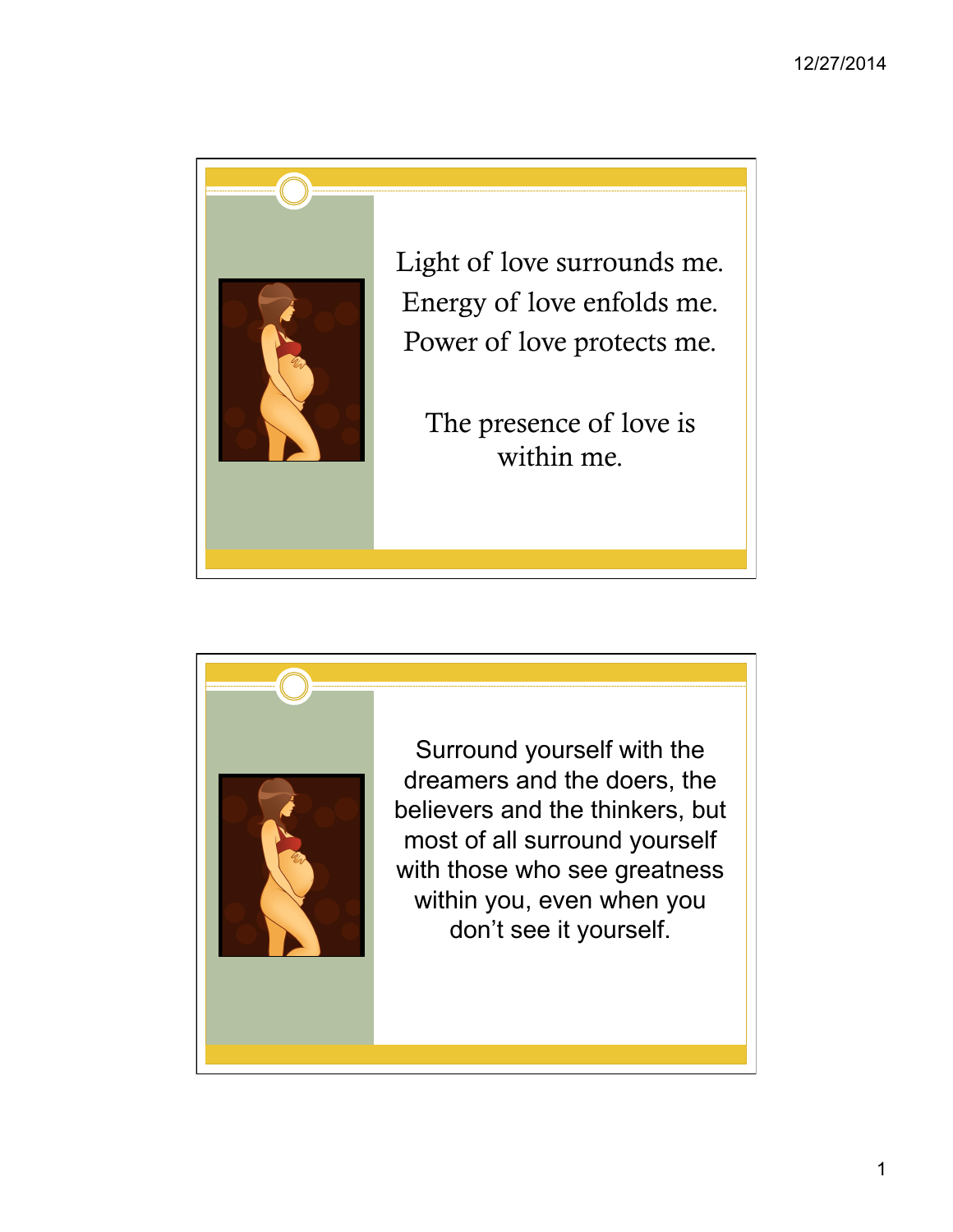

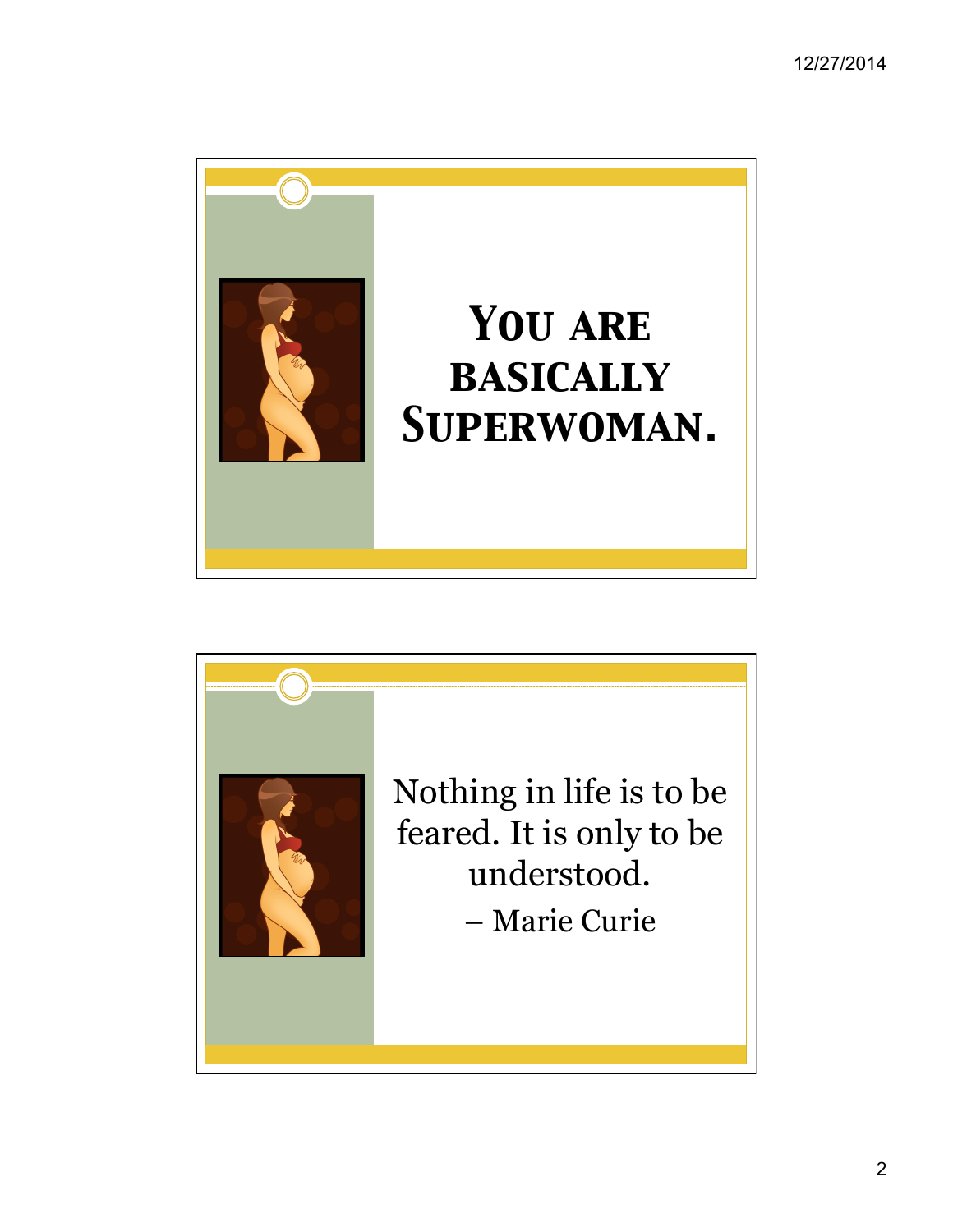

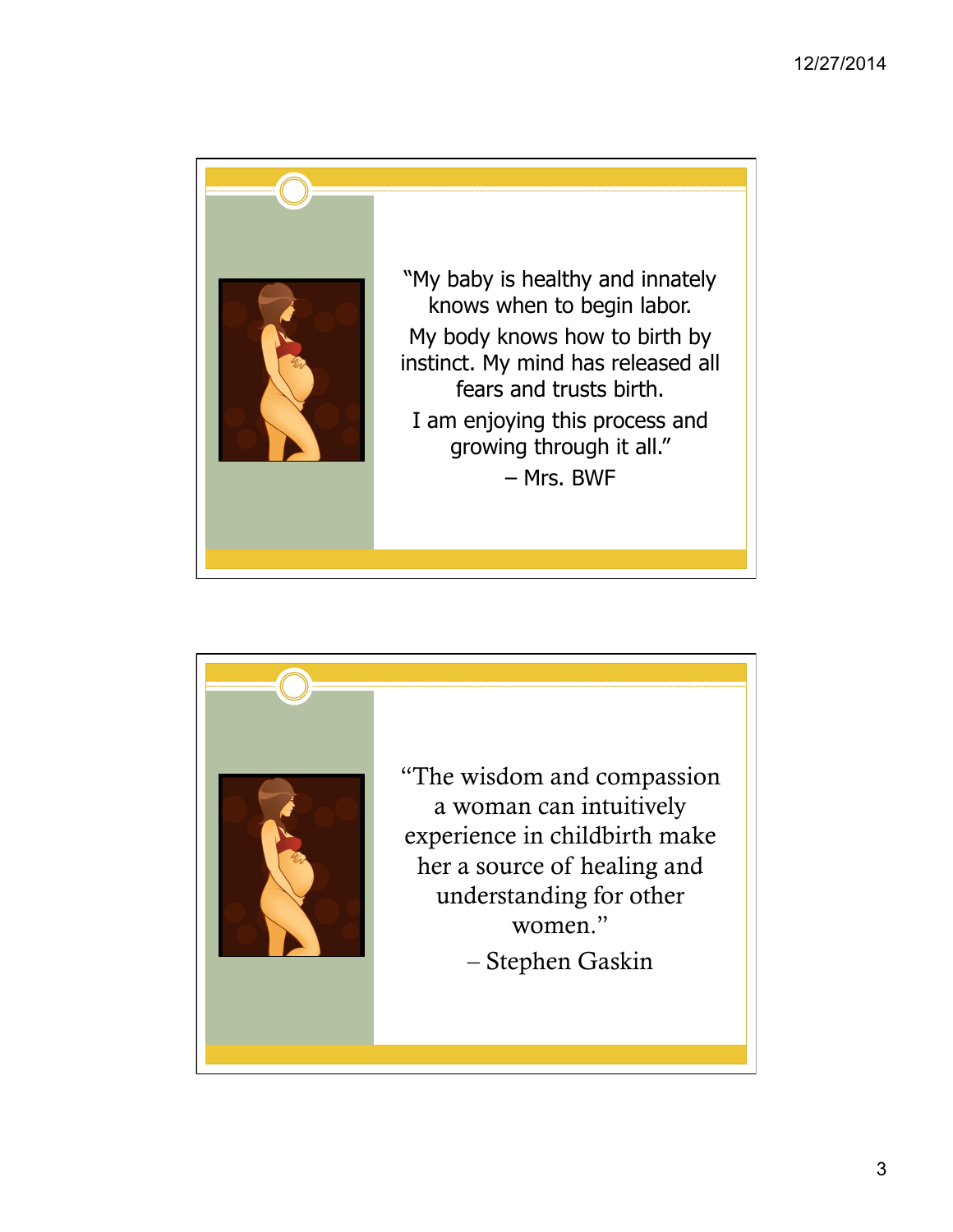

"There is power that comes to women when they give birth. They don't ask for it, it simply invades them. Accumulates like clouds on the horizon and passes through, carrying the child with it." – Sheryl Feldman



"A woman in birth is at once her most powerful, and most vulnerable. Any woman who has birthed unhindered understands that we are stronger than we know." – Marcie Macari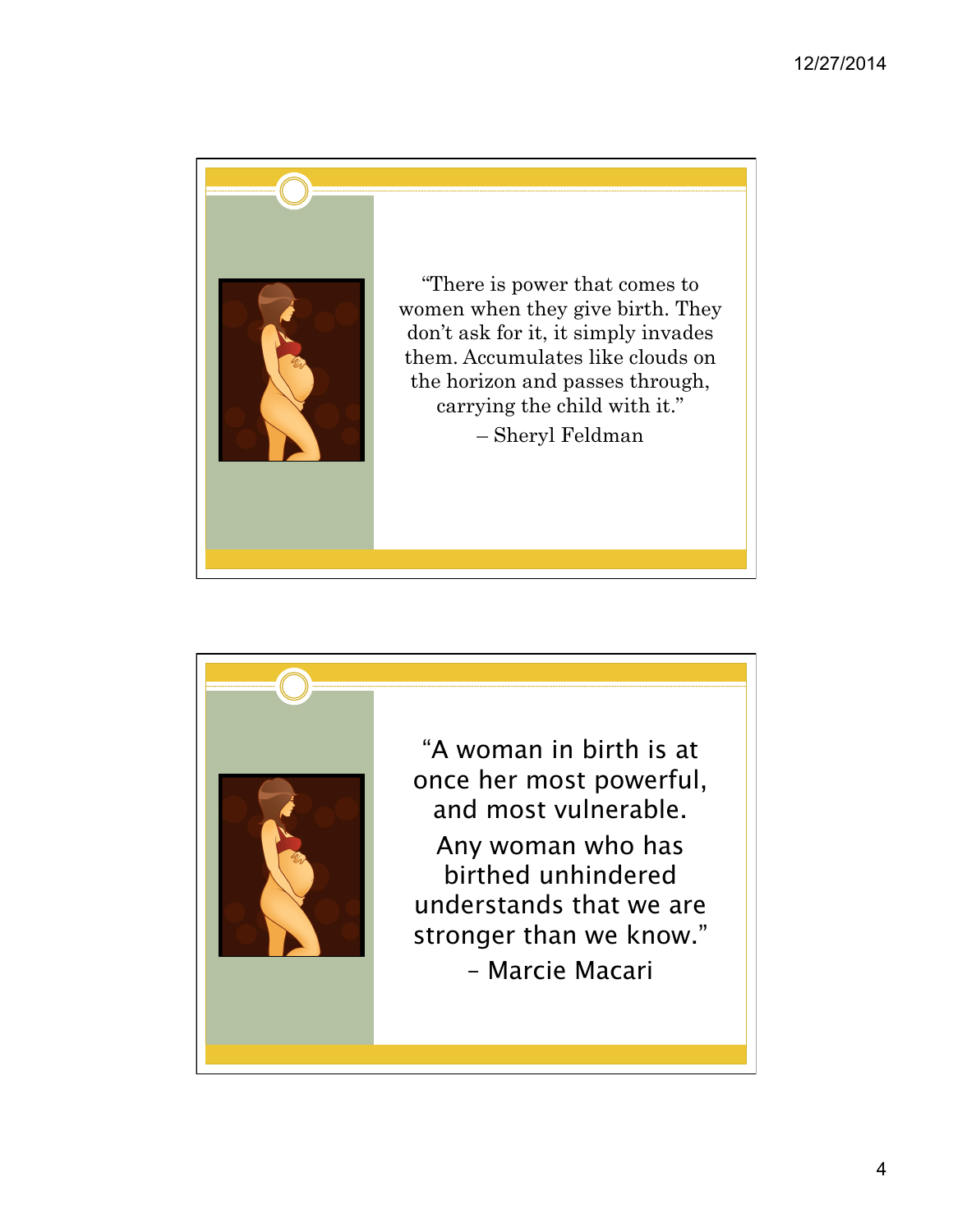

"Childbirth is an experience in a woman's life that holds the power to transform her forever. Passing through these powerful gates – in her own way – remembering all the generations of women who walk with her… She is never alone." – Suzanne Arms



My baby senses the peace that I feel. I trust my body. I trust in my ability to birth my baby. My body is intelligent and will handle all situations expediently. My body will birth my baby safely and effectively.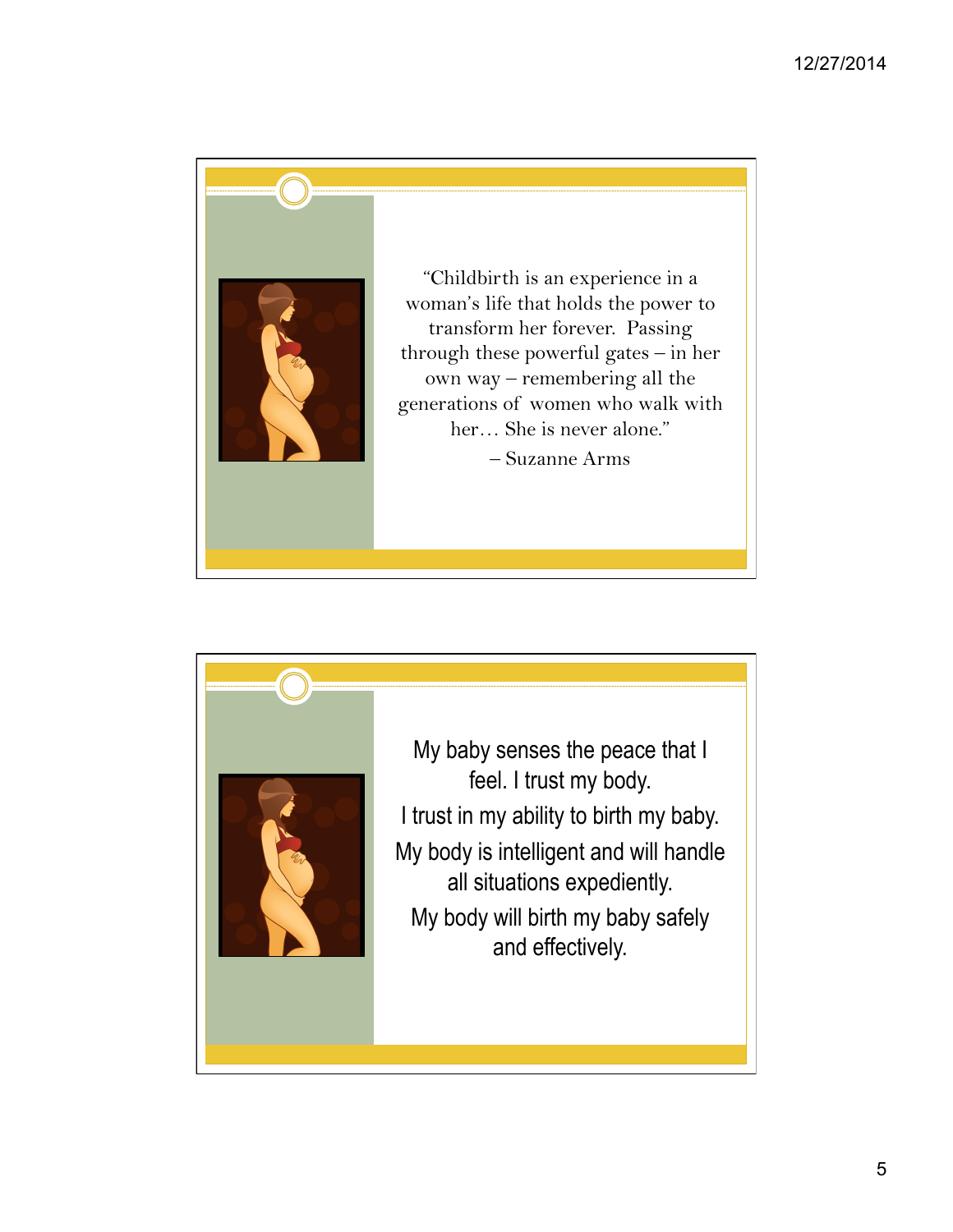

## **Courage. Faith. Patience.**

Courage, faith and patience are required to send my baby joyfully into my loving arms.

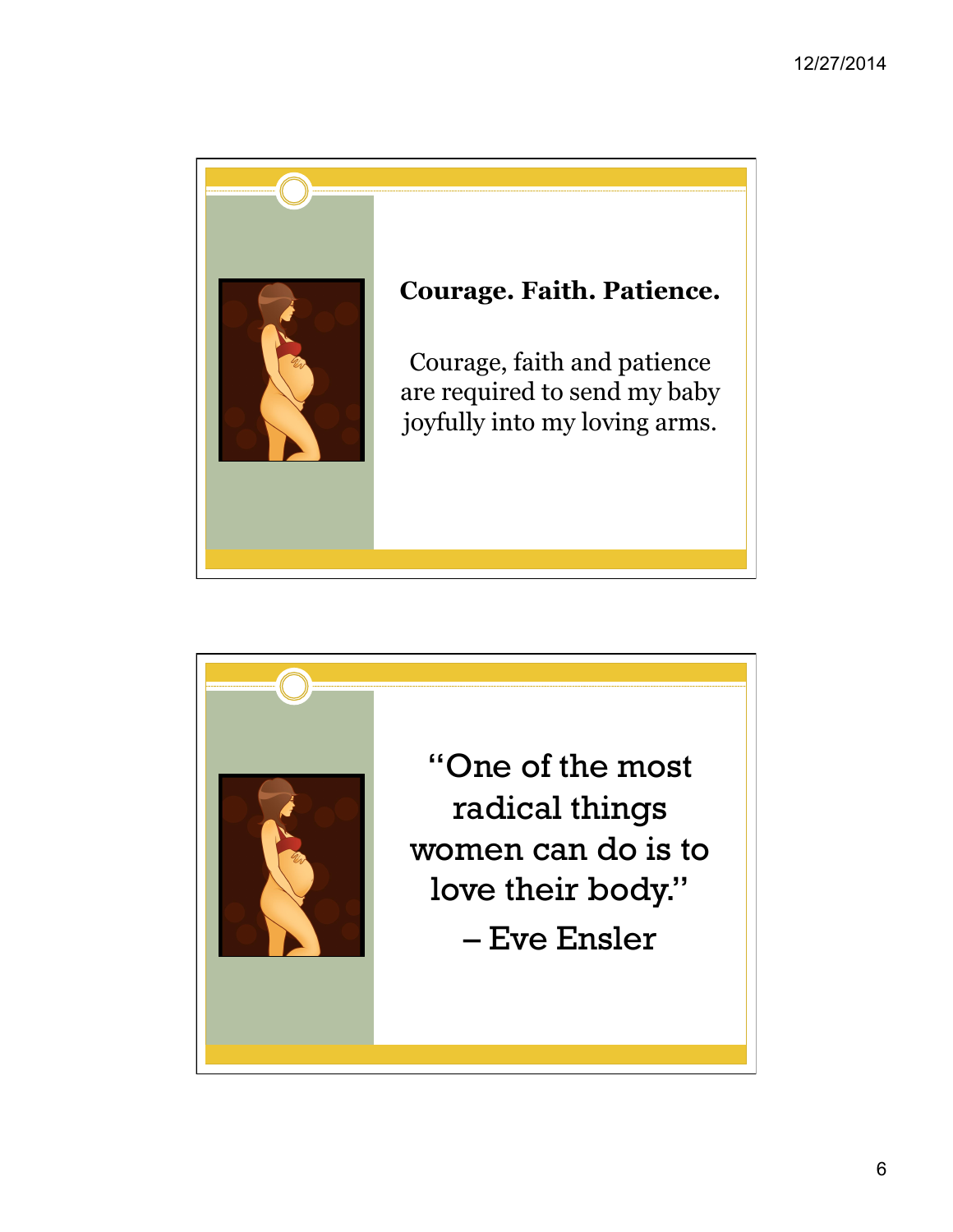

"Being a mother is learning about strengths you didn't know you had, and dealing with fears you didn't know existed."

– Linda Wooten 

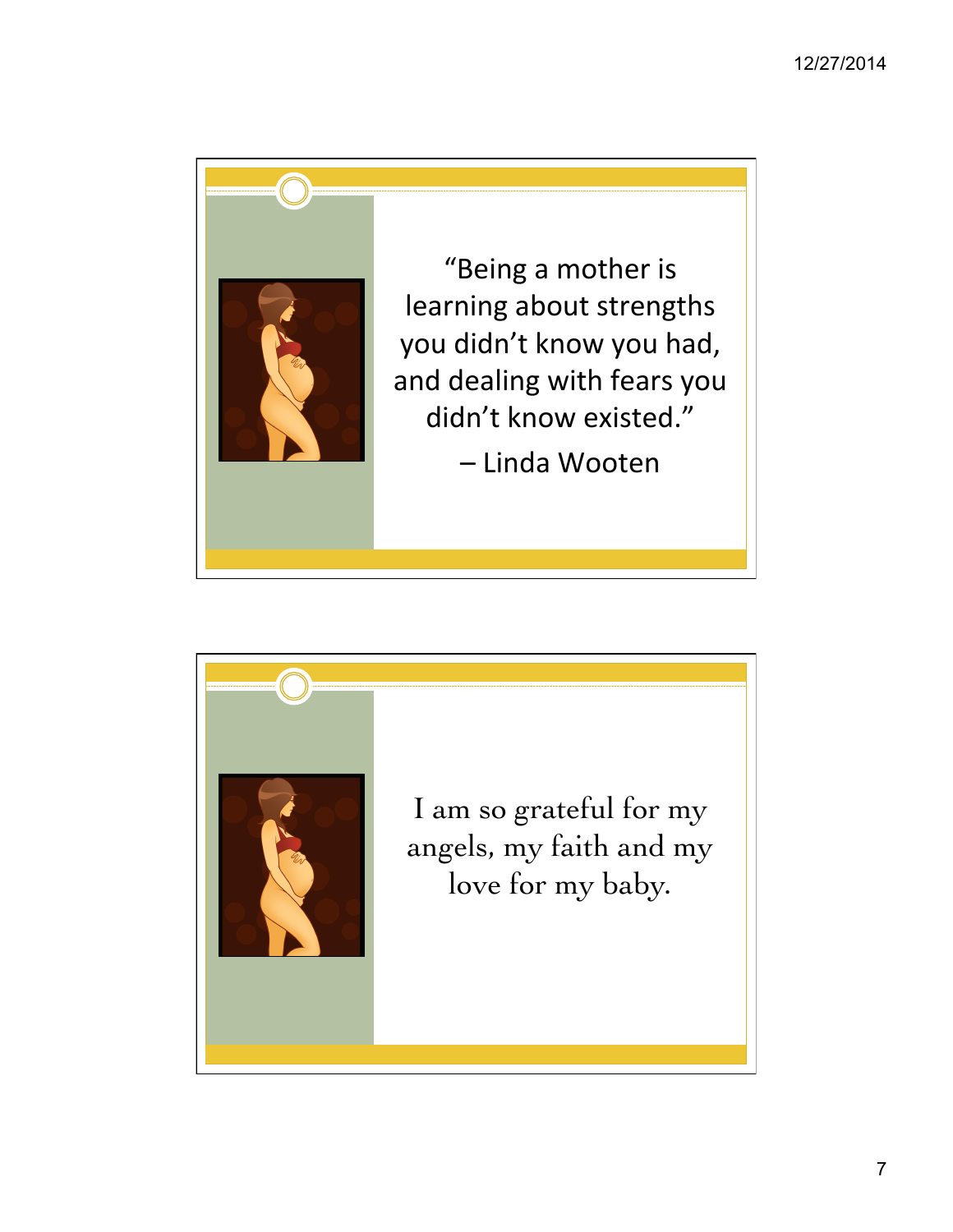

Nurturer and sustainer of life, grant my child safe passage into the world. My baby will be born strong, healthy and alert, and may their spirit meet with ours in love and recognition once born. Help my arms to support my baby, my breasts to nourish my baby, and my body to warm them on the day of their birth and beyond.



I am a warrior woman! I will meet labor wholeheartedly. May I know all the strength of my powerful body, may my thoughts remain clear and focused, and may my spirit join effortlessly with the power of my birth.